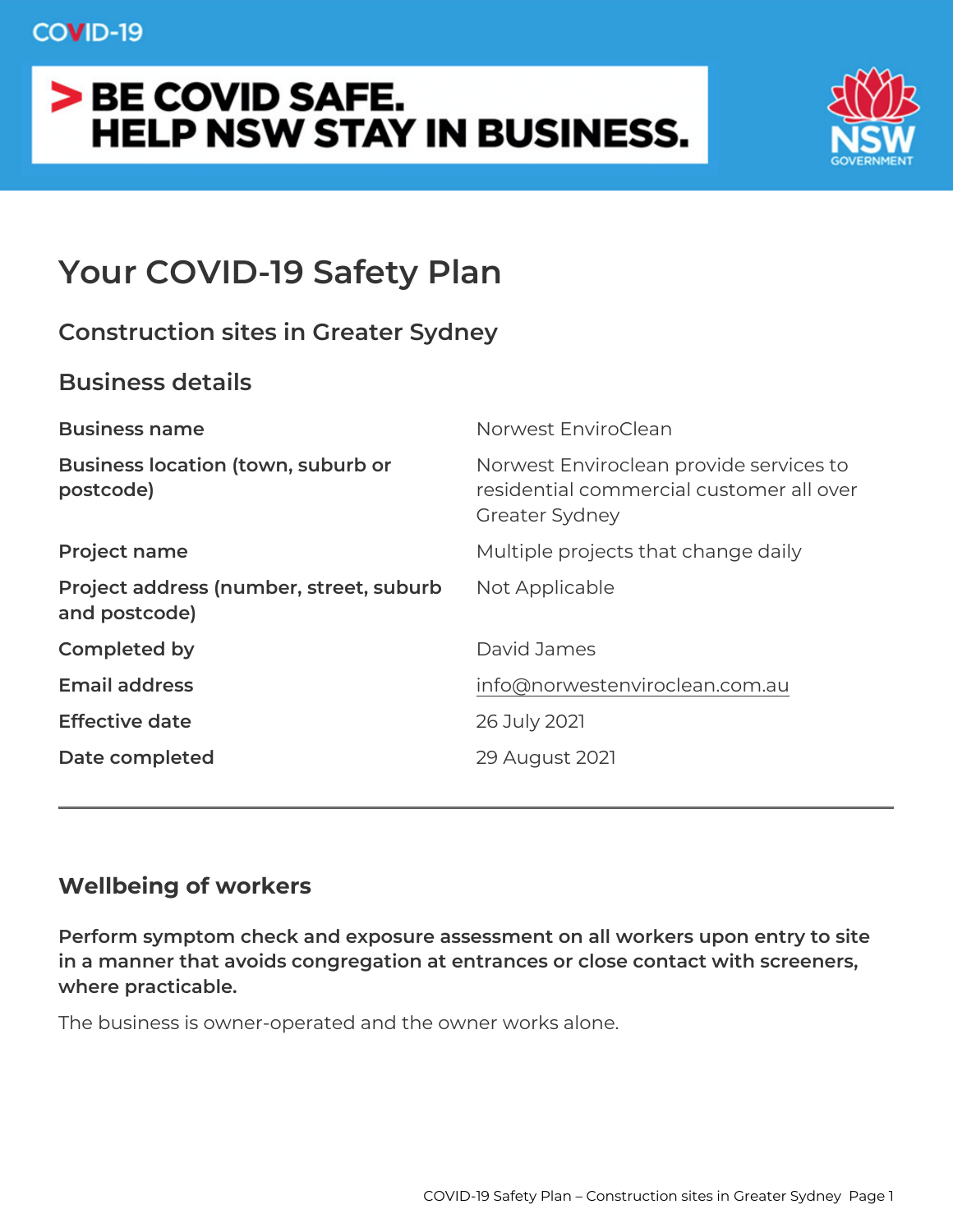### **Exclude workers who are unwell from the site.**

The owner will not go to work if he has any symptoms of illness that could be as a result of any respiratory or COVID like infection

**Have protocols in place to manage sites where a person becomes unwell at work and to identify contacts in the event a worker tests positive for COVID-19. Request workers notify site owner as soon as they become aware of having tested positive to COVID-19 or have been notified they are a close contact.**

Yes the owner will simply leave the site of illness develops whilst at work

**Provide staff with training and advice in relation to personal hygiene, updated infection control practices and adherence to COVID-19 control requirements. Display signage about COVID-19 control measures such as physical distancing, face masks and hand hygiene around the workplace where practicable.**

Not applicable

**Ensure first aid personnel are provided adequate training and access to PPE (to manage COVID-19 exposure), where practicable. Note: this may not be applicable for small sites.**

The owner is first aid trained

Encourage workers to access COVID-19 vaccination when eligible, including by:

- **communicating COVID-19 vaccine eligibility criteria as outlined by the Australian Government**
- **informing workers about how to make a COVID-19 vaccination booking through the COVID-19 Vaccine Eligibility Checker**
- **sharing resources and information about COVID-19 vaccines from trusted sources (e.g. Australian Government Department of Health, NSW Health)**
- **identifying locations near work sites where COVID-19 vaccinations are available**
- **allowing workers to get vaccinated during working hours in a manner consistent with site arrangements and ongoing site operations.**

Not applicable

**Have at least one nominated person and/or COVID Marshal (one per 50 workers) who is responsible for ensuring compliance with all COVID-19 safety measures, including**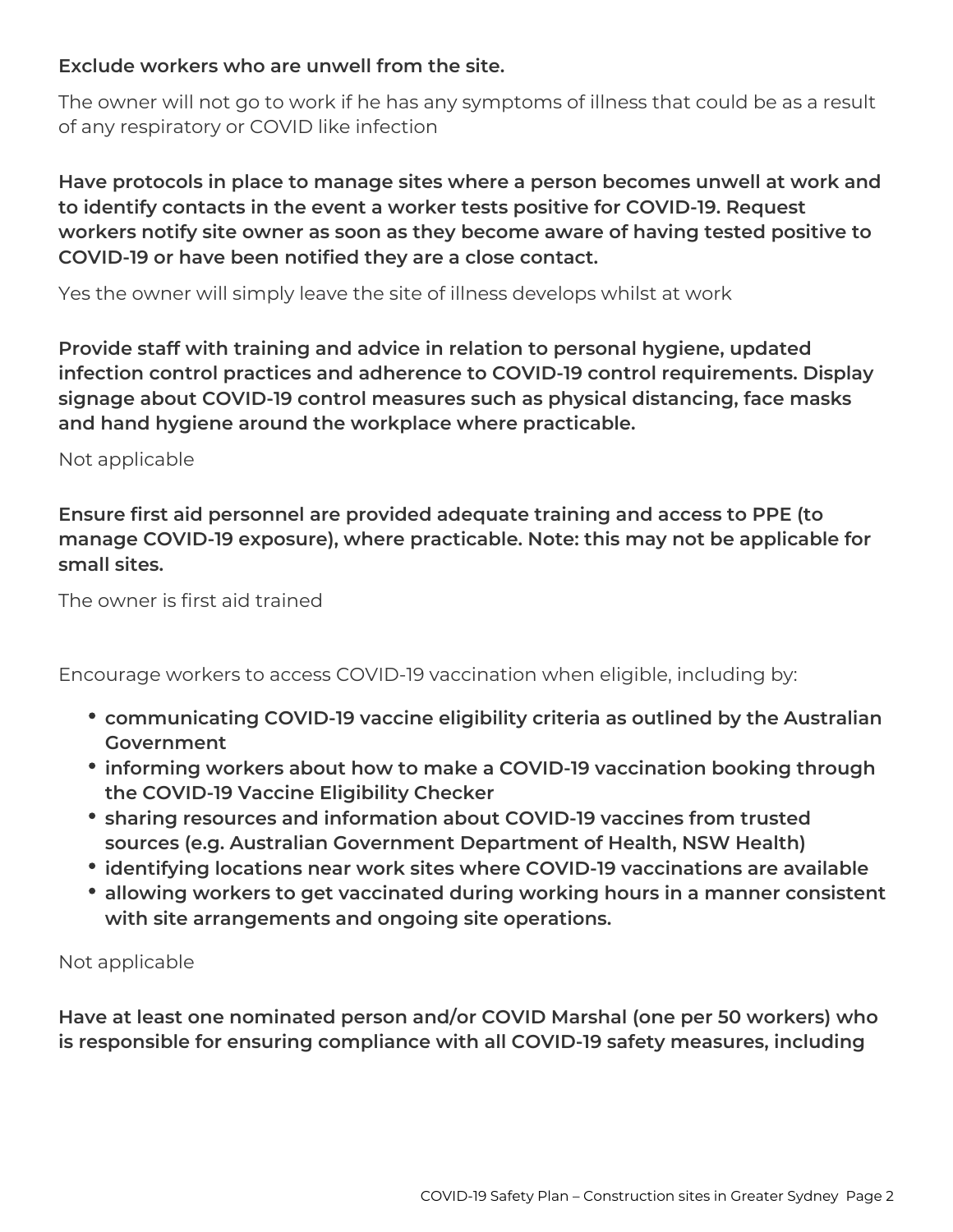**site checks-ins, face masks and physical distancing. The nominated person may ensure compliance across multiple sites for smaller projects.**

David James

**Ensure workers comply with COVID-19 vaccination, COVID-19 testing and Service NSW permit requirements, where applicable.**

Not applicable

# **Physical distancing**

**Capacity at a construction site must not exceed the lesser of one person per 4 square metres of space on the construction site or, for a construction site with a resourcing plan, 50% of the maximum daily workforce of the construction site.**

Norwest EnviroClean mostly services the residential market. The owner-operator always works alone.

When interacting with customers, we ask that customers keep a physical distance of at least 1.5 meters.

The owner-operator will always keep a physical distance and wear a face a mask when interacting with customers

## **Provide parking at or near sites to reduce use of public transport, where practicable. Communicate and promote compliance with rules relating to carpooling.**

Not applicable

## **Restrict inductions to site to the minimum practicable, to reduce movement of workers between different sites.**

Not applicable

Wherever practicable, create separation of people and teams on site:

**Establish separate zones and limit movement of people and teams between zones.**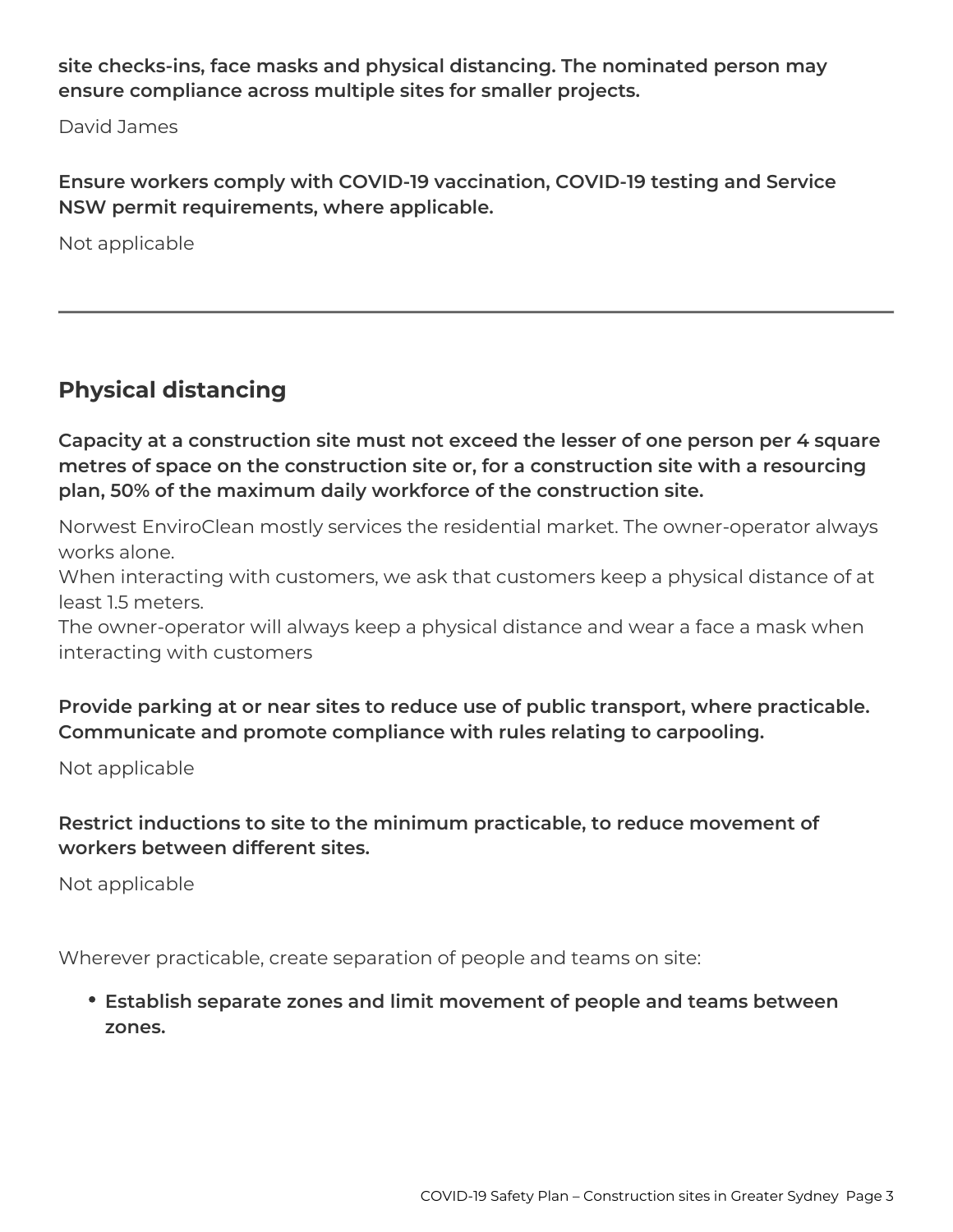**Create separated shifts or staggered shift start/finish times, as permitted by conditions of consent for working hours and related planning orders.**

Note: this may not be applicable for small sites.

Not applicable

**Use contactless deliveries and invoicing where practicable.**

Not applicable

**Where practicable, delivery drivers and other occupants must remain in their vehicles if not required to unload. If they wind down their windows (e.g. to engage with people onsite) they must be wearing a face mask.**

Not applicable

**Where a driver is required to unload and it is practicable to do so, no other person should touch the vehicle and other workers should maintain at least 3 metres physical distance from the driver.**

Not applicable

**Drivers must use dedicated visitor amenities if available (not amenities used by workers). Note: this may not be applicable for small sites.**

Not applicable

**Establish physical distancing for meetings, break periods, meals site sheds, crib rooms, general access and exit including stairways, lifts, evacuation routes and muster points where practicable.**

Not applicable

**Wherever practicable, create additional meal facilities and amenities in outdoor, open fresh air environments within the confines of the site. This may include covered areas on ground level, or on floors of buildings that are structurally complete and otherwise safe, but have no facade restricting flow of fresh air.**

Not applicable

**Limit the number of people in any indoor areas, including indoor meal areas, to one**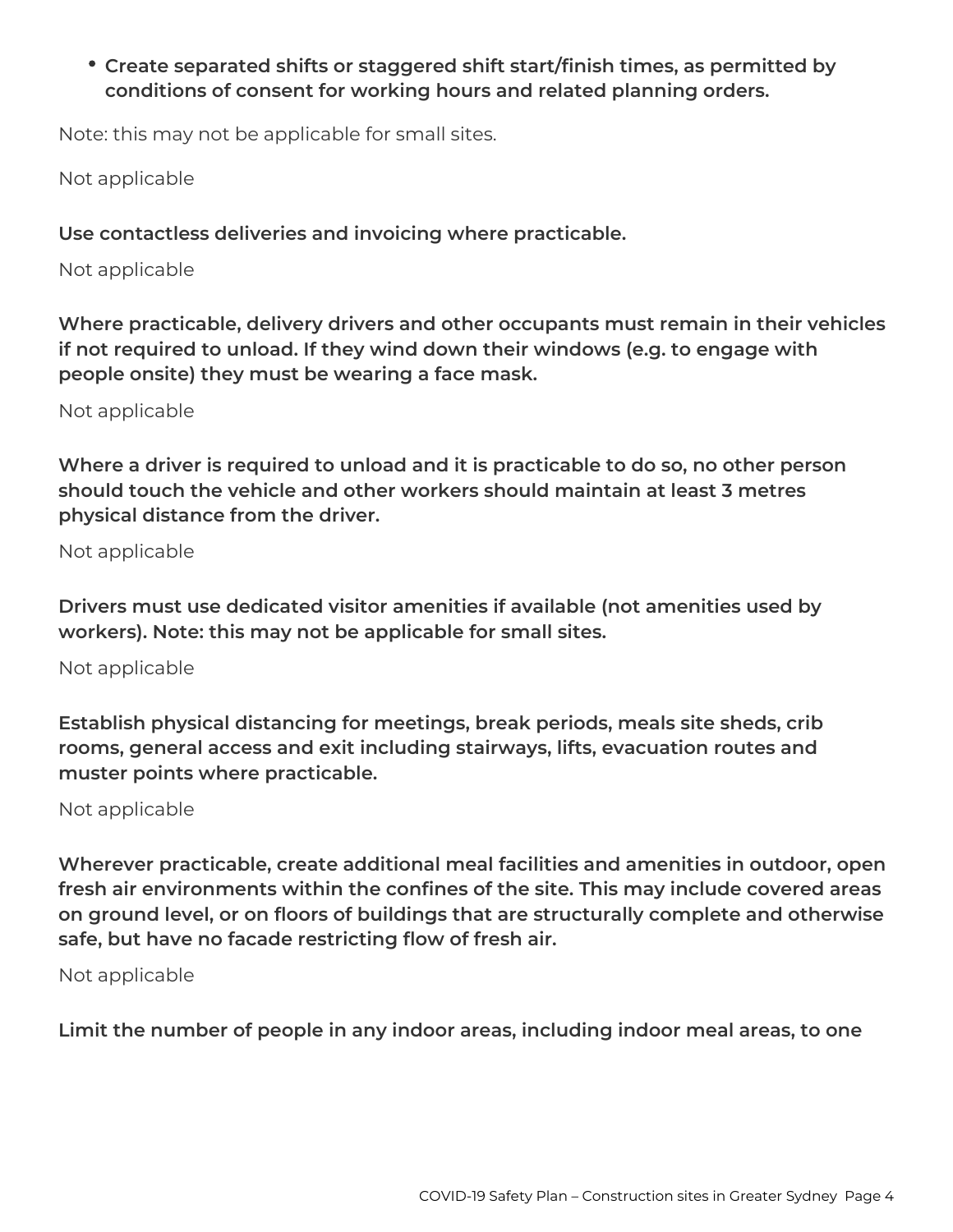**person per 4 square metres of space where it is safe to do so (unless other legislated WHS requirements apply, e.g. working in confined spaces).**

Not applicable

**Limit hoist movements to teams who are working together and, where practicable, have teams work only on specified floors for their whole shift to avoid the need to move around the site.**

#### Not applicable

**Monitor entry and exit points to maintain physical distancing and prevent overcrowding, including but not limited to provision of supervision, line marking, clear signage, video communications/doorbell.**

Not applicable

**Conduct a task risk assessment to identify control measures necessary to mitigate the spread of COVID-19 when 1.5 metre physical distancing cannot be adhered to. For essential work activities where physical distancing is problematic, establish clearly documented processes of control and approval.**

Customers are only at risk of transmission during the pre-quote inspection and on the day of cleaning and sanitation of the exterior of their home. During these times the owner-operator will be sure to maintain the minimum physical distance, wear a mask and wear gloves.

**Implement a strategy suitable to the circumstances of the site to avoid crowding and contact, such as using telephone or video for essential meetings, considering what work can be done offsite (such as prefabrication or administration), holding inductions and toolbox talks in smaller groups and in open, well-ventilated spaces within the construction site and discouraging congregation outside sites before/after shifts and on meal breaks.**

Not applicable

**Hygiene and cleaning**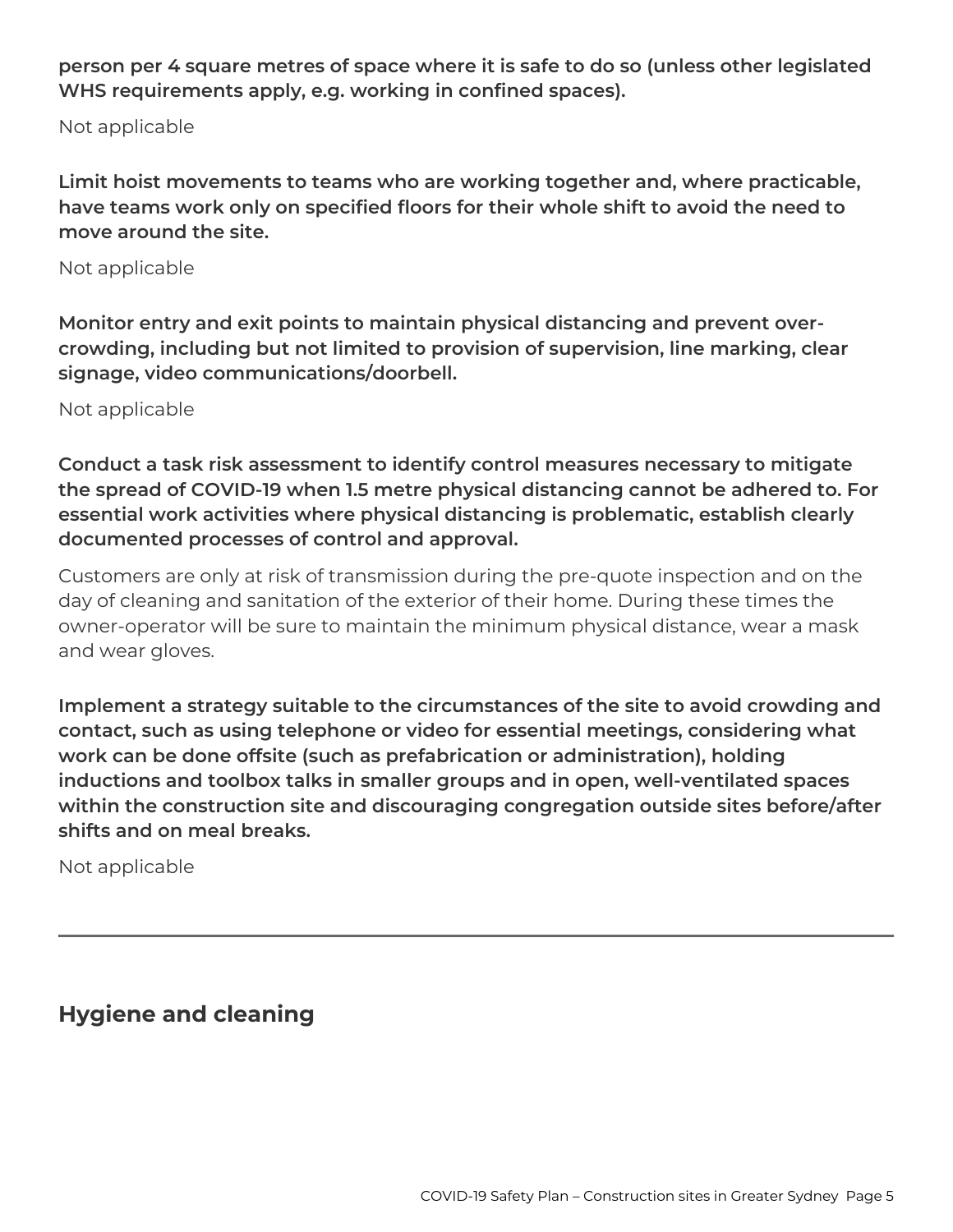#### **Face masks must be worn by workers, unless exempt.**

A face mask will be worn by the operator at all times. The mask may be removed in the following instances: When eating and drinking, to cool down the face and when physical exertion is required.

## **Have hand sanitiser or wash stations at key points around the site, such as entry and exit points and meal areas.**

Hand sanitizer will be used frequently and will always be available in either the work vehicle or trailer.

### **Bathrooms must be well stocked with hand soap and paper towels.**

Not applicable

**Clean indoor hard surface areas frequented by workers at least daily with detergent or disinfectant. Clean frequently touched areas and surfaces, including delivery areas, turnstiles, lifts, hoists, printers, plant and machinery controls, handrails, taps and washing facilities, several times per day with a detergent or disinfectant solution or wipe, where practicable. Note: this may not be applicable for small sites.**

The only indoor surfaces the operator may come into contact with are indoor surfaces related to the use of the customer's bathroom.

There are plans in place to ensure the owner-operator should not need to use the customer's bathroom. But if in the event this is needed, disinfectant wipes (also kept in the vehicle) will be used to clean down the toilet seat, door handles, taps, etc. To minimize the risk of indoor transmission through touching.

## **Staff are to wear the required personal protective equipment when cleaning, including gloves, and wash hands thoroughly before and after with soap and water.**

When working around the home the operator will wear gloves, facemask, and eye protection

## **If sharing tools and equipment is unavoidable ensure cleaning with a detergent solution or disinfectant wipes in between use, where practicable.**

Not applicable

**Site vehicles and plant must be operated by a single designated operator and regularly cleaned where practicable. Where shared use is unavoidable, regularly clean the inside of vehicle cabs and between use where practicable. Note: this may not be**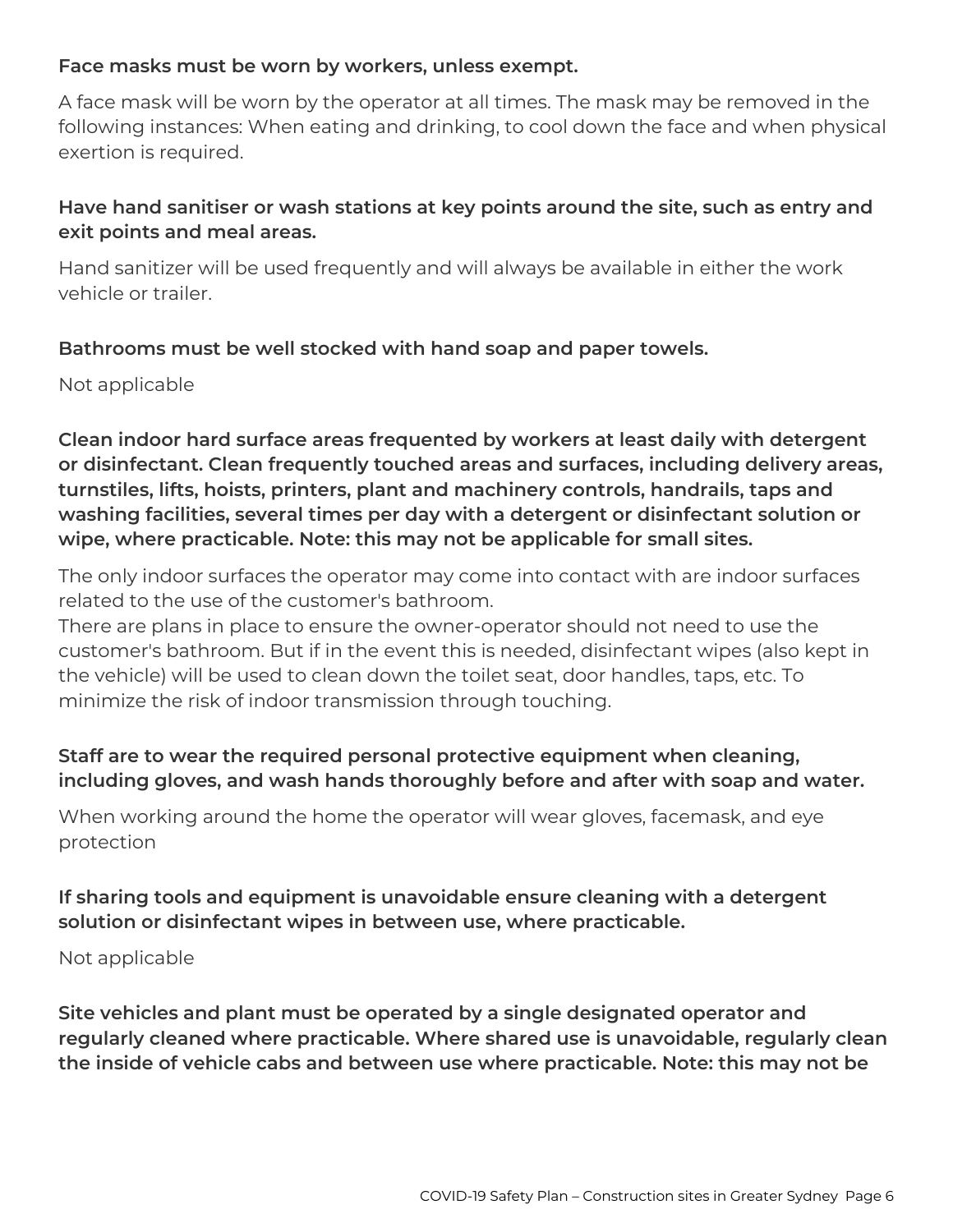#### **applicable for small sites.**

Individual use of the company vehicle by the owner

# **Record keeping**

**Use the NSW Government QR code system to collect an electronic record of the name, contact number and entry time for all staff, site visitors and contractors.**

Yes. QR code is registered

**Processes must be in place to ensure that people provide the required contact information, such as by checking phones for the green tick to confirm they have checked in. QR codes should be clearly visible and accessible including at entrances to the premises.**

NWEC QR Code will be kept in the vehicle for scanning by customers. They will be asked to scan at the beginning and the end of the job.

**Wherever practicable, establish unique NSW Government QR codes for different zones and locations on site, including meal rooms, toilet facilities and delivery points to assist NSW Health contact tracing if a positive COVID-19 case is identified. Note: this may not be applicable for small sites.**

#### Not applicable

**If a person is unable to provide contact details, for example due to age or language barriers, another person may provide contact details on their behalf. If it is not possible for check-in to occur via a Service NSW QR code, keep a record of the name, contact number and entry time for all workers and visitors for a period of at least 28 days. These records must be provided in an electronic format such as a spreadsheet as soon as possible, but within 4 hours, upon request from an authorised officer.**

All customer names, addresses, and dates of contact will be maintained in electronic format.

**Issue NSW Government QR codes electronically to delivery drivers prior to site entry, where practicable. Note: this may not be applicable for small sites.**